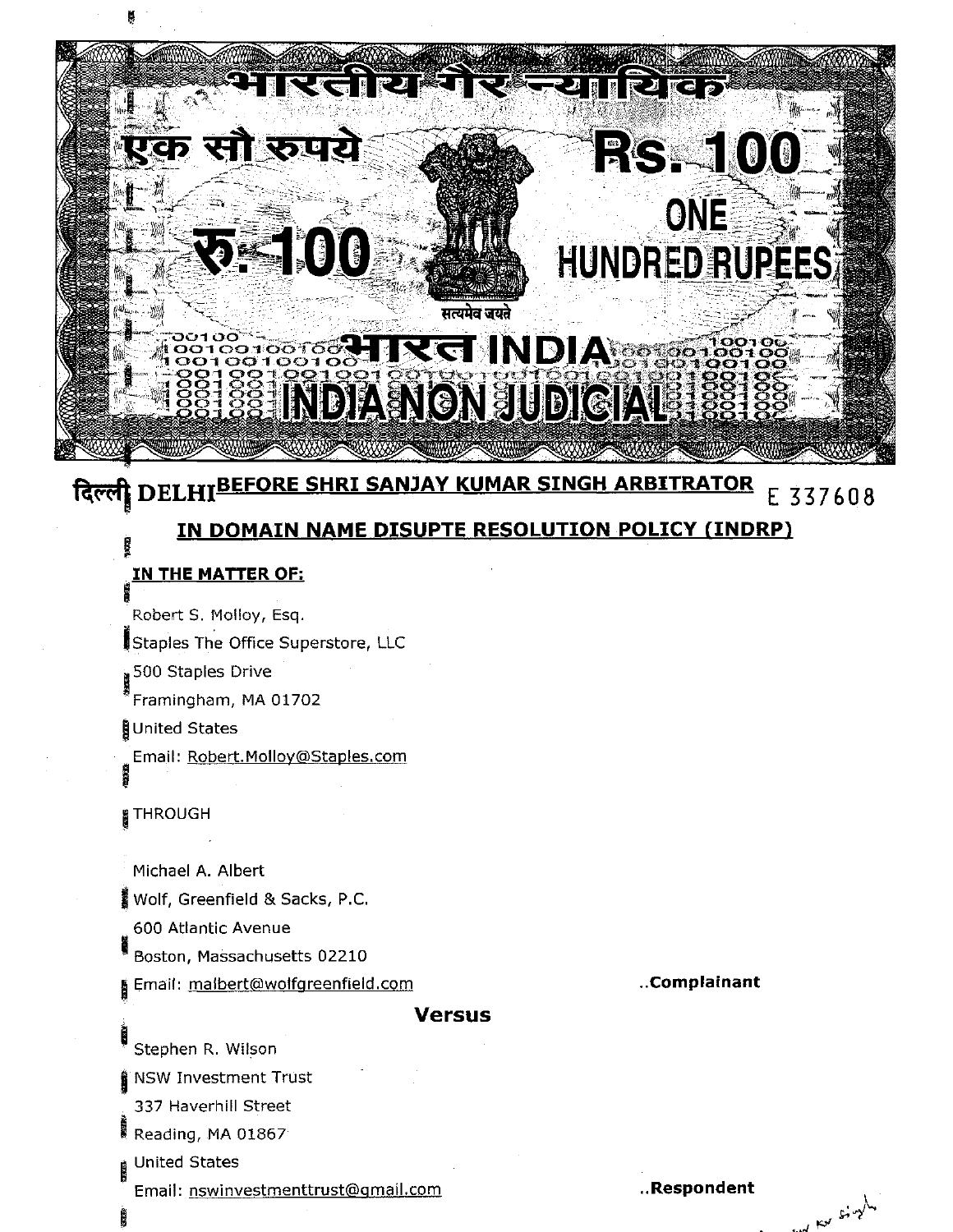#### **1.** THE PARTIES:

The complainant is Robert S. Molloy, Esq., Staples The Office Supe'store, LLC 500 Staples Drive, Framingham, MA 01702, United States

(Complaint has been filed by authorized representative Michael A. Albert, Wolf, Greenfield & Sacks , P.C. , 600 Atlantic Avenue, Boston, Massachusetts 02210, Email: [malbert@wolfqreenfield.com\)](mailto:malbert@wolfqreenfield.com)

The Respondent is Stephen R. Wilson, NSW Investment Trust, 337 Haverhill , Street, Reading, MA 01867, United States, Email: nswinvestmenttrust(q>qmail,com

#### 2. DOMAIN NAME AND TRADEMARK IN DISPUTE:

Domain name of the respondent is **"staples, in"**  The trademark of the complainant is **"STAPLES" .** 

# **AWARD**

- 1. This arbitral proceeding commenced in accordance with IN Dispute Resolution Policy (INDRP) and rules framed there under.
- 2. The complainant submitted his complaint in the registry of NIXI against the respondent in respect to the respondent's Domain name **"staples, in" .**
- 3. I was appointed as Sole Arbitrator in the matter by NIXI.
- 4. The complainant submitted the said complaint under In Domain Name Dispute Resolution Policy (INDRP).
- 5. A copy of complaint was sent to me onl-01-200 8 by the NIXI for arbitration in accordance with Dispute Resolution Policy (INDRP). The copy of the complaint along with annexures/exhibits was forwarded to me and to the respondent by .In Registry of NIXI.
- 6. The complainant has stated in his complaint that the respondent has engagement in the classic cyber squatting technique of registering a famous trade mark to which respondent has no legitimate right or interests in order to extract a high price for the Domain or to collect revenue from internet users accidentally visiting the Domain. The complainant further submitted that the respondent's Domain name **"staples, in"** is confusingly similar to complainant's highly successful internet sites <staples.com> and <staples.co.in>.
- 7. The complainant as such has prayed for an award in the above matter for transfer Jangus no right of the domain name **"staples, in"** in favour of the complainant.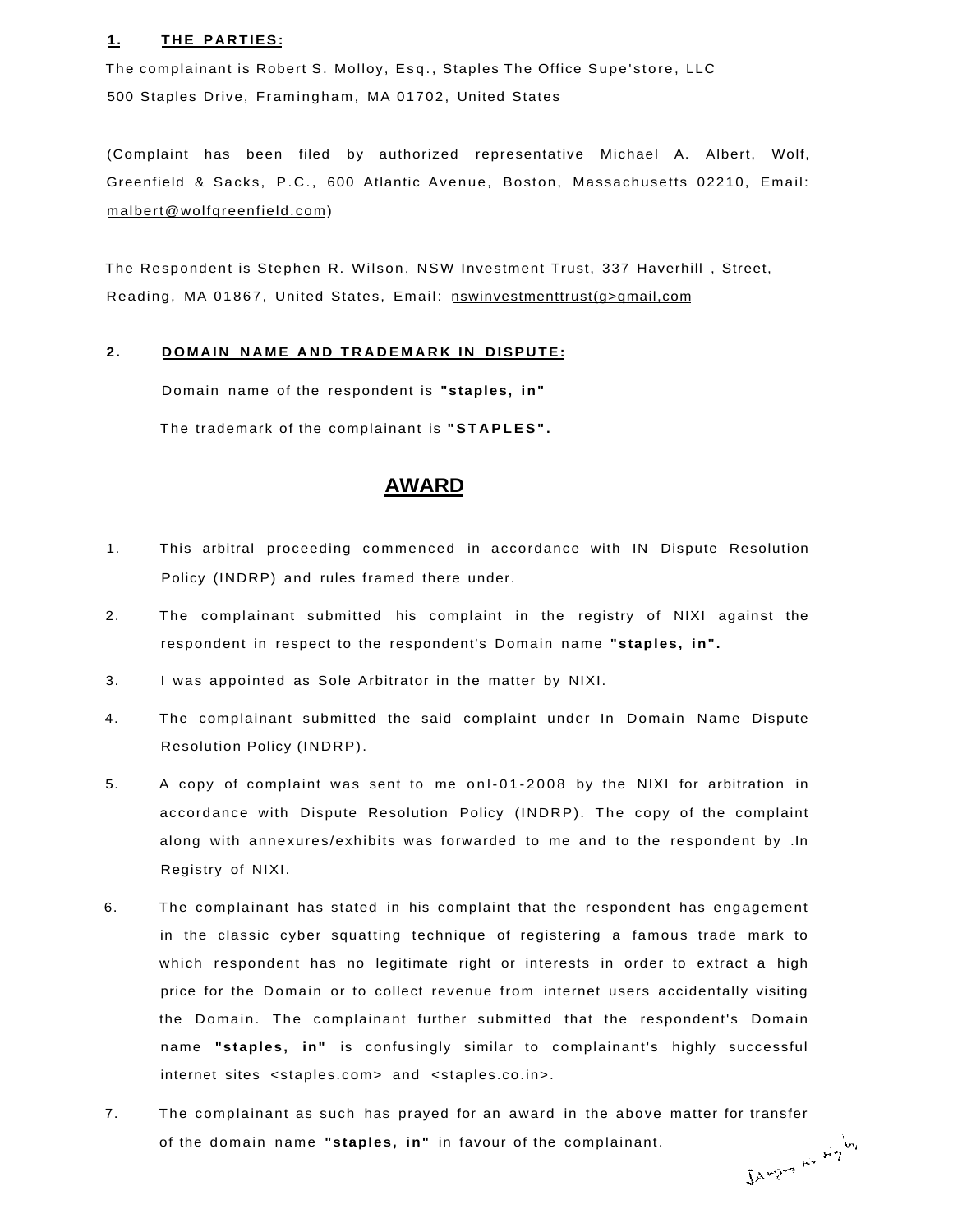- 8. On 10-01-2008 I informed the respective parties to the complaint, about my appointment as an arbitrator. Accordingly , I called up on the parties to file their counter/ reply and rejoinder with the supportive document/evidence .
- representative Michael A. Albert that the parties have settled the dispute in principle in respect to the aforesaid disputed domain name. There upon the complainant was asked to confirm the same and send the compromise /settlement document signed by both the parties i.e. complainant and respondent so that the arbitration proceedings could be completed within statuatory period. 9. On 25-01-2008 I received the intimation from complainant's authorized
- 10. On 12-02-2008 I received agreement to transfer the staples, in domain name from respondent to complainant.
- 11. In the facts and circumstance stated above the award is hereby passed in view of the agreement entered between the parties i.e. respondent & complainant.

Therefore, this matter is being decided in view of the agreement entered between the parties signed by respondent & complainant and as per law of the land.

#### **RELIEF**

The domain name "staples.in" of respondent be transferred in the name of complainant in view of the agreement entered between the parties signed by respondent & complainant.

The copy of the agreement entered between the parties signed by respondent & complainant is also annexed with the award.

No order as to costs.

 $\mathcal{A} = \mathcal{A} \cup \mathcal{A}$  and  $\mathcal{A} = \mathcal{A} \cup \mathcal{A}$  . The contract of  $\mathcal{A} = \mathcal{A} \cup \mathcal{A}$ 

**Delhi** (Sanjay Kumar Singh) **Date: 20-02-2008 . Arbitrator**